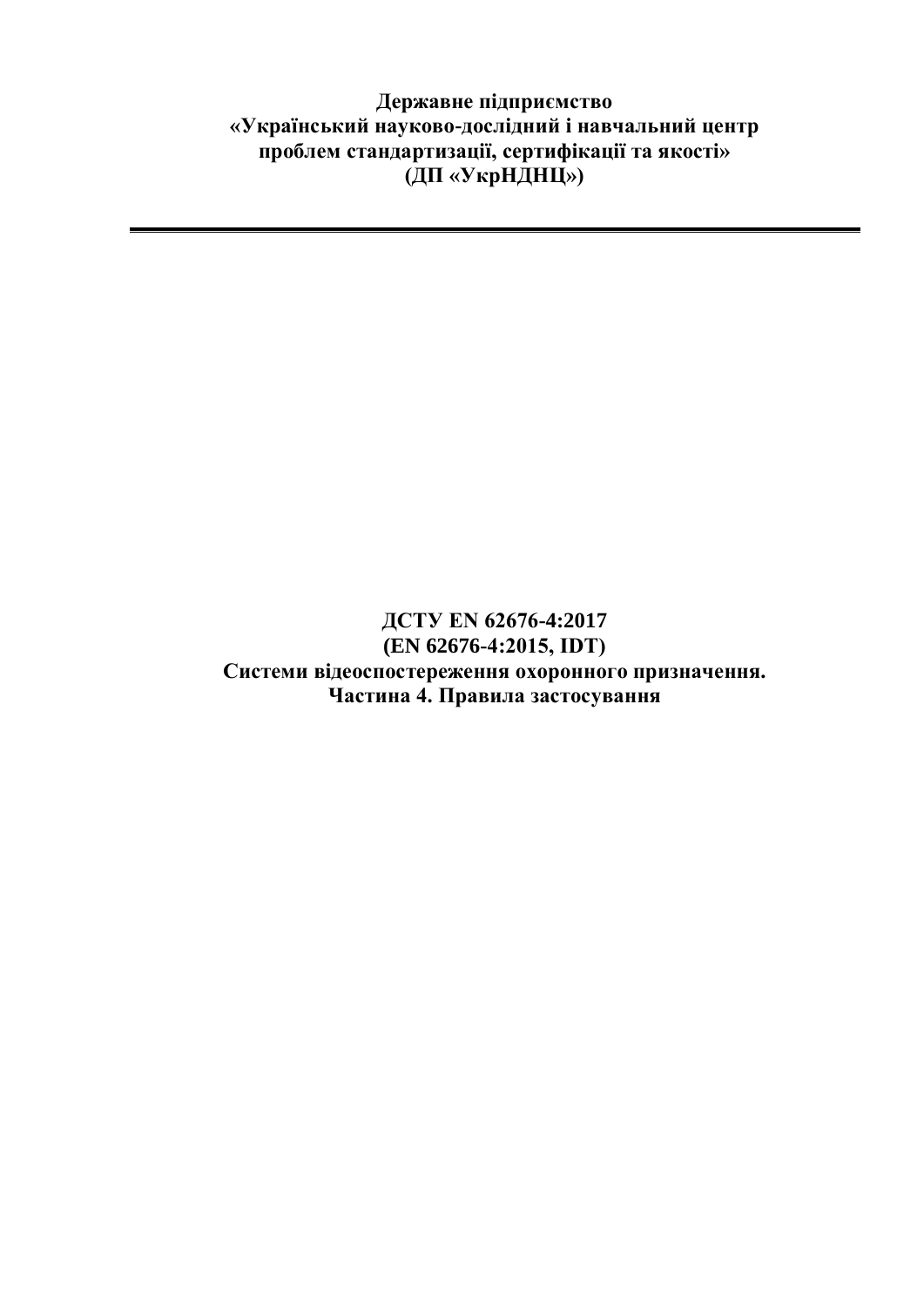EN 62676-4:2015 Video surveillance systems for use in security applications - Part 4: Application guidelines

Прийнято як національний стандарт методом підтвердження за позначенням ДСТУ EN 62676-4:2017 Системи відеоспостереження охоронного призначення. Частина 4. Правила застосування

Наказ від 31.07.2017 № 201

Чинний від 1 серпня 2017 року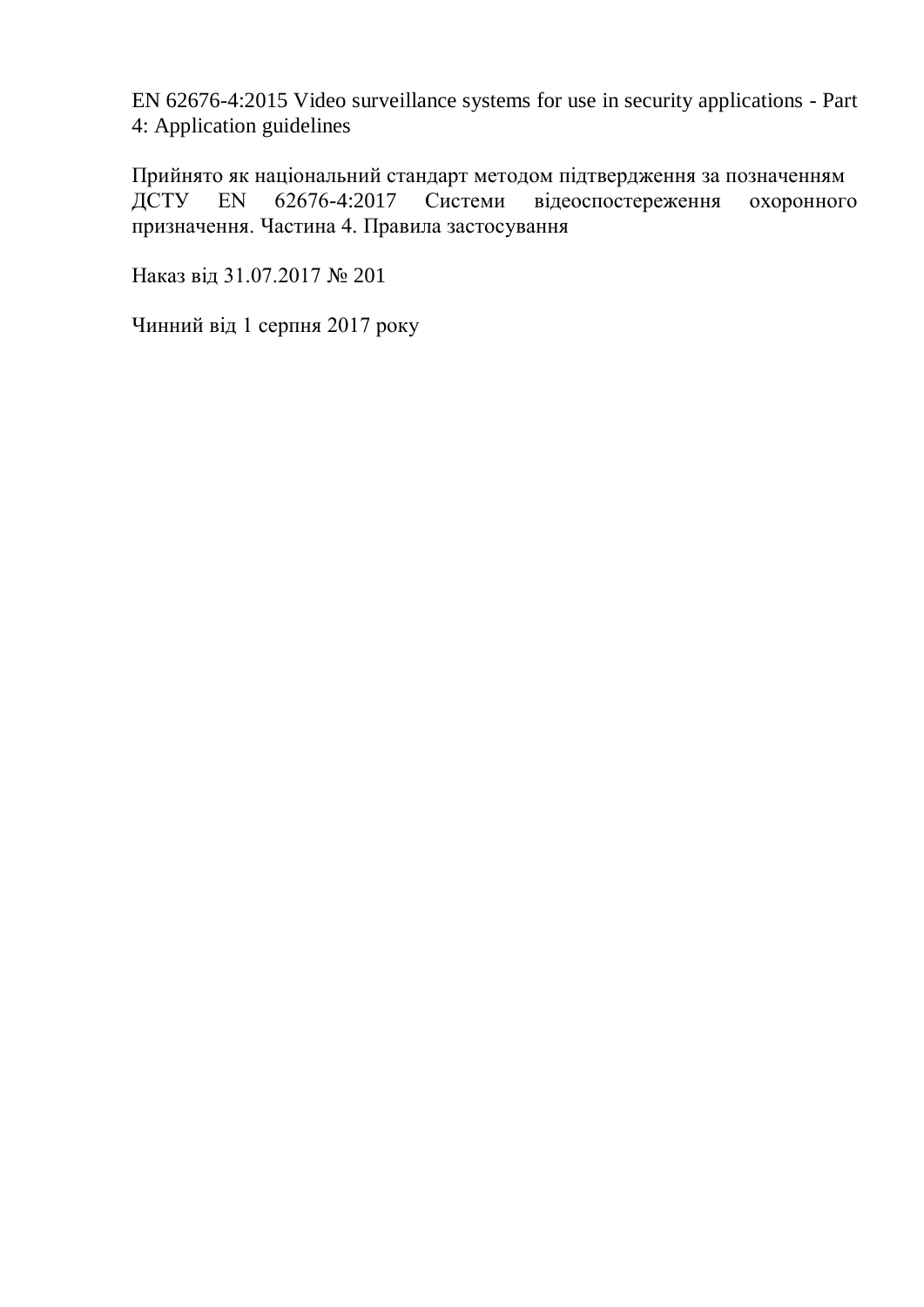## **CONTENTS**

# FOREWORD

## INTRODUCTION

1 Scope

- 2 Normative references
- 3 Terms, definitions and abbreviations
- 3.1 Terms and definitions
- 3.2 Abbreviations
- 4 General considerations
- 4.1 General considerations
- 4.2 Risk assessment
- 4.2.1 General
- 4.2.2 Selection of security grades
- 4.3 Developing the operational requirements
- 4.4 Site survey
- 4.5 System design including site plan
- 4.6 Developing the test plan
- 4.7 Installation, commission and hand over
- 4.8 Documenting the system
- 5 Operational requirements specifications
- 5.1 General
- 5.2 Purpose of the operational requirements
- 5.3 Content of the operational requirements
- 5.3.1 General
- 5.3.2 Basic objective/functionalities
- 5.3.3 Definition of surveillance limitations
- 5.3.4 Definition of the site(s) under surveillance
- 5.3.5 Definition of activity to be captured
- 5.3.6 System/picture performance
- 5.3.7 Period of operation
- 5.3.8 Conditions at the location
- 5.3.9 Resilience
- 5.3.10 Monitoring and image storage
- 5.3.11 Exporting images
- 5.3.12 Routine actions
- 5.3.13 Operational response
- 5.3.14 Operator workload
- 5.3.15 Training
- 5.3.16 Expansions
- 5.3.17 List of any other special factors not covered by the above
- 5.4 System operational criteria
- 5.4.1 General
- 5.4.2 Automation
- 5.4.3 Alarm response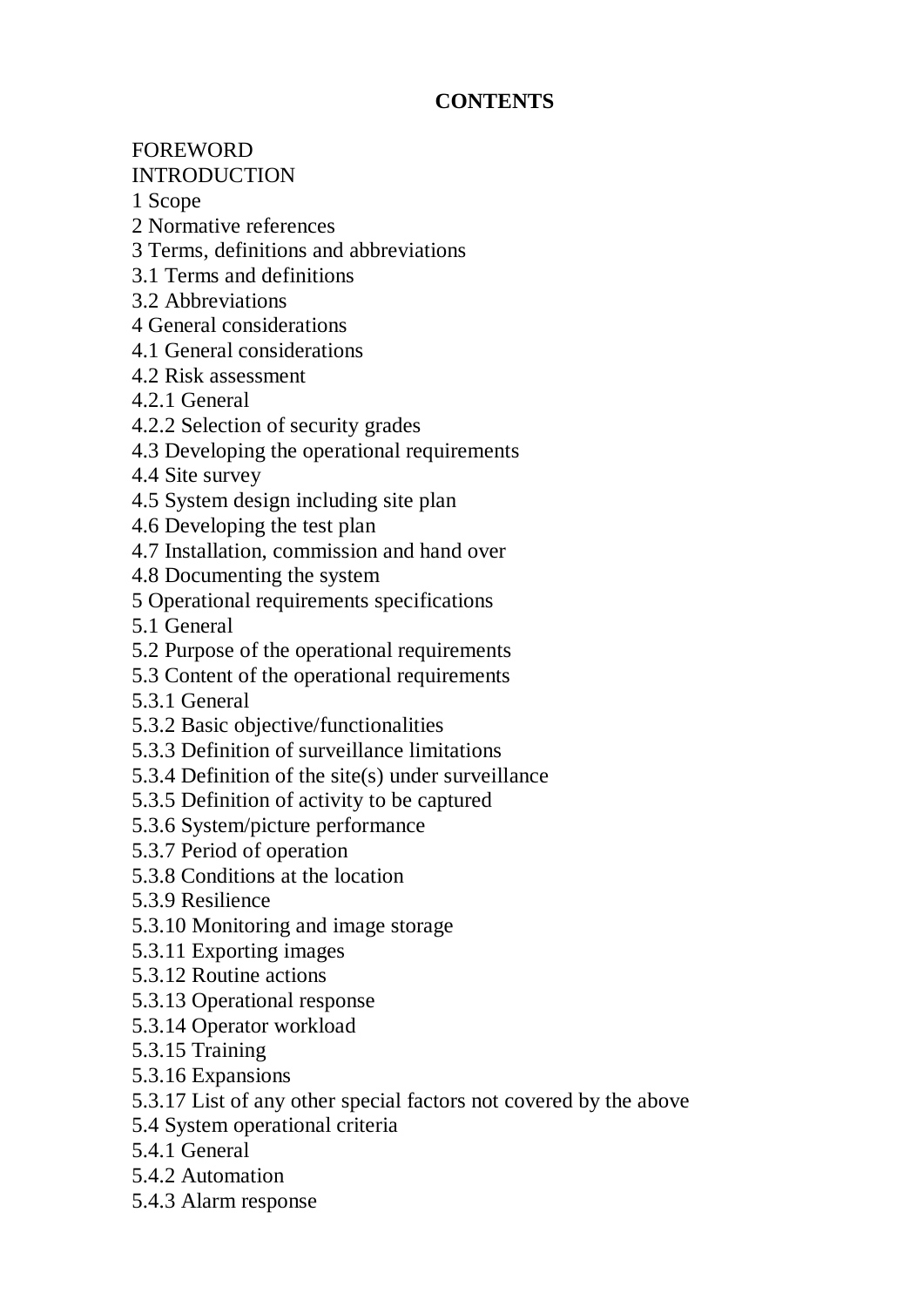5.4.4 System response times

- 6 Equipment selection and performance
- 6.1 General
- 6.2 Camera equipment
- 6.3 Camera and lens selection criteria
- 6.4 Camera selection
- 6.4.1 General
- 6.4.2 PTZ
- 6.5 Lens and housing selection
- 6.6 Site coverage/numbers of cameras
- 6.7 Field of view object size
- 6.8 Field of view Other considerations
- 6.9 Illumination
- 6.10 IP Video equipment
- 6.11 Tamper protection/detection
- 6.11.1 Camera tamper protection/detection
- 6.11.2 System tamper protection/detection
- 6.12 System integration
- 7 Image presentation
- 7.1 Display types
- 7.2 Resolution
- 8 Transmission
- 8.1 Principles
- 8.1.1 General
- 8.1.2 Selection of IP video performance classes
- 8.1.3 Interoperability
- 8.2 Wired transmission links
- 8.3 Wireless transmission links
- 8.4 Key considerations for IP based transmission systems
- 9 Video performance characteristics
- 9.1 Image compression
- 9.2 Frame rate
- 9.3 Resolution
- 10 Storage characteristics
- 11 Image storage and export
- 11.1 Format of the compressed video data
- 11.2 Encryption
- 11.3 Basic metadata (time, date, camera identifier)
- 11.4 Multiplexing format
- 11.5 Image enhancements
- 11.6 Image export
- 11.7 Replay of exported images
- 12 VSS control room configuration
- 12.1 Control rooms
- 12.2 Number, size and positioning of VSS video displays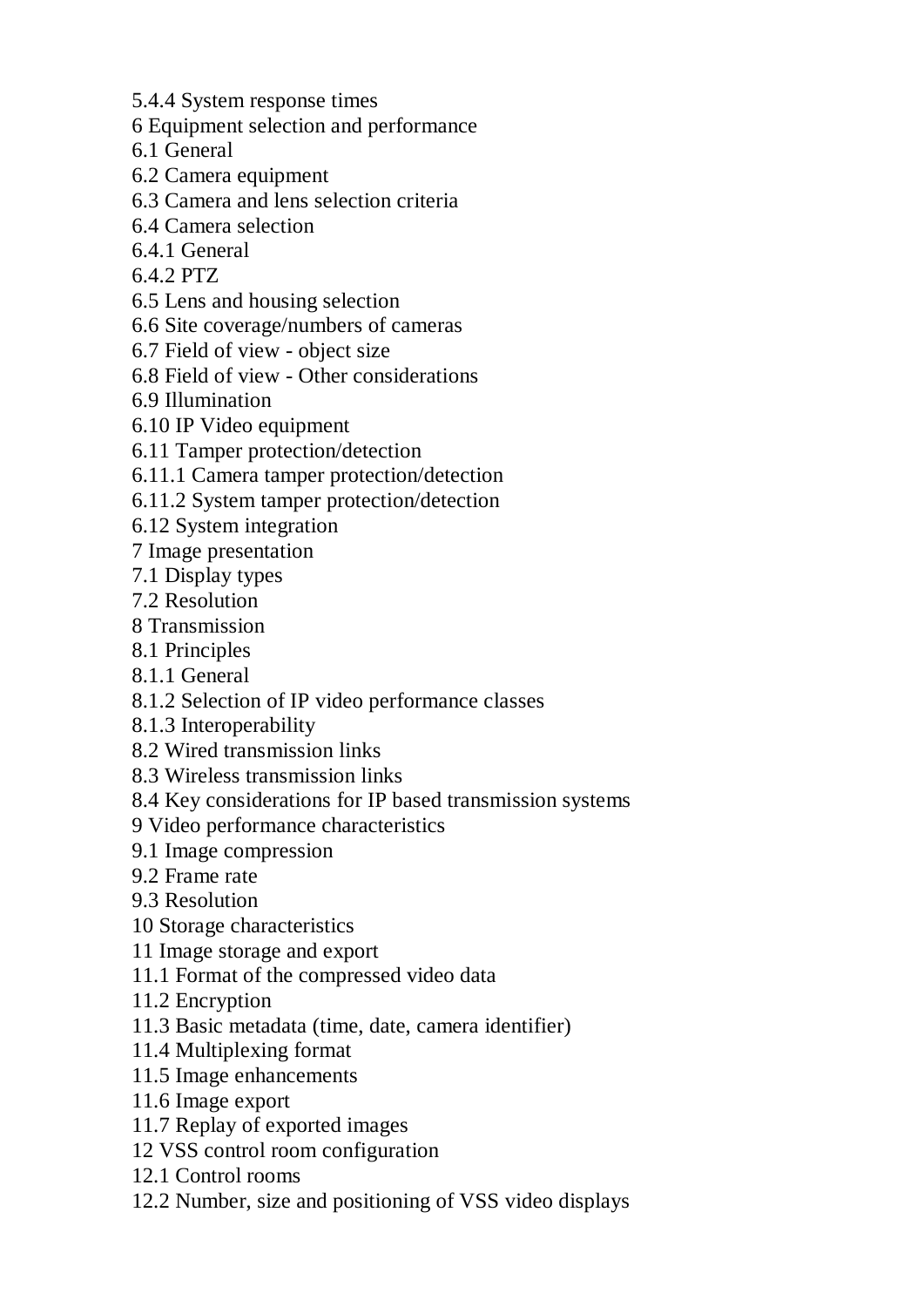12.3 Displays and screens mounted on or off the workstation

12.4 Recommended display sizes

12.5 Number of camera images per operator

12.6 Number of work stations

12.7 Equipment siting

12.8 Backup power supply provision

12.9 Operating temperature

12.10 Lightning and surge protection

13 Defining the test plan

13.1 Purpose of the test plan

13.2 User acceptance testing/inspection

13.3 Technical acceptance testing

13.3.1 Imaging chain consistency

13.3.2 Image quality

14 Summary of the documentation - Pre-installation

14.1 General

14.2 Risk assessment

14.3 Operational requirements

14.4 Design specification

14.5 Site plan

14.6 Test plan

15 System installation and commissioning

15.1 Factory acceptance testing

15.2 Installation process

15.3 User acceptance testing, commissioning and handover

15.4 Declaration of conformance to standards

16 Final documentation

16.1 General

16.2 Complete system drawings

16.3 System commission (with camera specific audits)

16.4 Interface descriptions

16.5 Compliance with legislation (informative)

17 Maintenance

17.1 Maintenance service agreements

17.2 Staff

17.3 Corrective maintenance

17.4 Preventive maintenance

Annex A (informative) Current video standard formats

Annex B (normative) Test protocol for VSS target

B.1 Scope of the test

B.2 Test prerequisites

B.3 Preconditions

B.4 Face selection

B.5 Live view methodology (faces)

B.6 Live view methodology (VRN)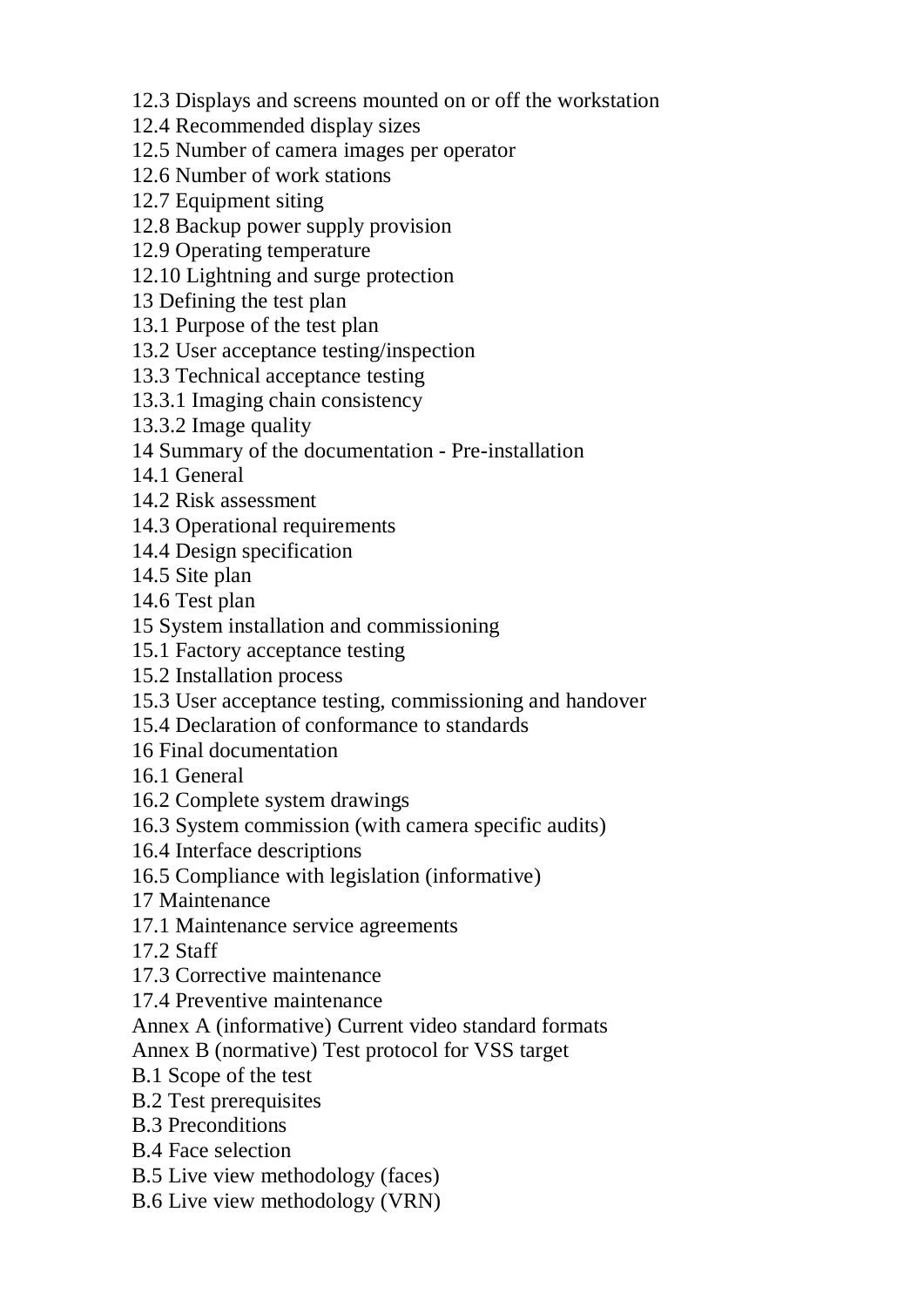B.7 Recorded view methodology (faces)

- B.8 Recorded view methodology (VRN)
- B.9 Motion
- B.10 Faces: scoring criteria
- B.11 VRN: scoring criteria
- B.12 Heads control sheet (for example only)
- B.13 VRN control sheet (for example only)

Annex C (normative) Test method of image quality - Guidance for the use of the video test target

- Annex D (informative) Guide to specifying VSS parameters
- Annex E (normative) Detection response testing and acceptability criteria
- E.1 General
- E.2 False and nuisance alarms
- E.3 Setting the response time
- E.4 PTZ response time test procedure
- E.5 Observer cueing and prompting
- E.6 Detection test locations
- E.7 Target camouflage
- E.8 Tests with moving targets
- E.9 Test conditions
- E.10 Testing a "live" system
- E.11 Detection test results tables

Bibliography

- Figure 1 Recommended minimum sizes for PAL (576i) resolution
- Figure B.1 Pleads control sheet
- Figure B.2 VRN control sheet example
- Figure C.1 A3 test target
- Figure C.2 Avoiding optical distortion
- Table 1 Example System feedback PTZ Control Responding time, performance and operator
- Table 2 Commonly encountered resolutions (in pixels)
- Table 3 Person screen height equivalent for different digital resolutions (in percent)
- Table 4 Examples of display technologies
- Table 5 Example resolutions
- Table 6 Wireless transmission options
- Table 7 Factors affecting the storage capacity required for a video recorder
- Table B.1 Example auditor log sheet
- Table B.2 Example control room observer log sheet
- Table B.3 Example camera audit sheet
- Table B.4 Blank auditor log sheet
- Table B.5 Blank control room observer log sheet
- Table B.6 Blank camera audit sheet
- Table D.1 Suggested VSS building blocks
- Table E.1 Detection test results